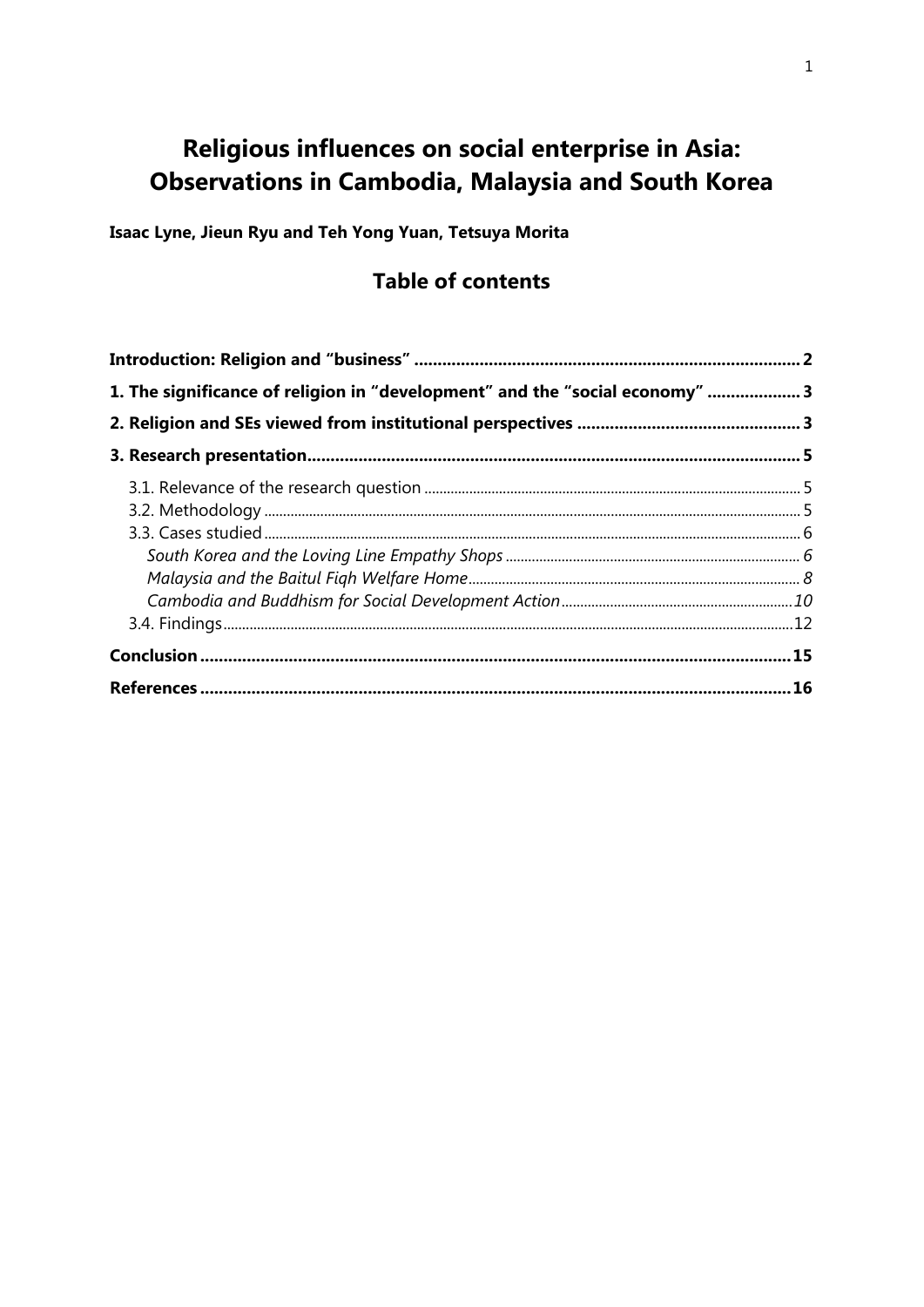#### <span id="page-1-0"></span>**INTRODUCTION: RELIGION AND "BUSINESS"**

A cursory examination of literature shows that religion and business are historically intertwined, with particular effects on society. It is widely acknowledged, for instance, that religious church and mission organisations have traditionally blended social purpose with their proselytisation to pursue holistic transformation in the societies they serve (cf. Samuel & Sugden 1999). Alongside Max Weber's accounts of Calvinist Protestant values driving the entrepreneurial spirit toward the development of capitalist economies, Roger Spear (2010) also writes about strong mutual trust in Quaker groups that was historically harnessed for entrepreneurial pursuits, transcending the religious domain. Traditional Islamic practices of *zakat* (the annual donation of a percentage of one's income to religious institutions), while being charitable, have also historically supported business, because mosques have always provided facilities for traders (Ahmed 1999). Additionally, interest-free Islamic finance, which is as old as the religion itself, is traditionally viewed as a means to support social and economic development, premised on long-term, ethical relations between local financiers and business (Ahmed 1999: 58). Meanwhile, Buddhist economics (arising from "Right Livelihood", a component of the "Noble Eightfold Path") targets systemic economic issues by promoting balanced consumption and frugality and rewarding vocation (Mendis 1994: 196-9), and it has become a basis for reinvesting resources into communities and fostering resilience (van Willenswaard 2015).

Since the business/religion relationship is strongly driven by ethos, this relationship appears as an interesting and relevant issue in the case of social enterprises (hereafter SEs), which are value-driven initiatives. This chapter takes a look at the influence of religion on SEs in East Asia—the most religiously diverse region of the world (Pew Research Center 2014). We start by analysing the influence of religion on international development discourse in recent decades, considering that major international development institutions have increasingly embraced SE as part of "sustainable development" (Power *et al.* 2012). We then narrow the discussion to nuanced specificities by considering institutional perspectives, finding value in a text by Estelle James (1993) as the basis for a theoretical framework. We proceed with a presentation of the research that was carried out, including a summary of the methodology used, before describing three case studies that illustrate the influence of different religions on SEs: Christian Protestant influence, in South Korea; Islamic influence, in Malaysia; and Buddhist influence, in Cambodia. Our specific research question is:

*How does the institutional influence of religion impact on social enterprises strategies for successfully achieving social goals and organisational sustainability? And how is this affected in turn by variations in religious heterogeneity and national income status?*

Our findings (which challenge, to some extent, Estelle James' conclusions) are that a wider range of dependent variables than the sole religious heterogeneity and level of economic development need to be considered in order to identify the strategies of faith-based SEs and the reasons why religious organisations engage in social entrepreneurship. Religious conservatism is just as significant as heterogeneity, for instance, while religious organisations in communities recovering from trauma in a low-income country may prioritise the renewal of faith alongside the need to provide services.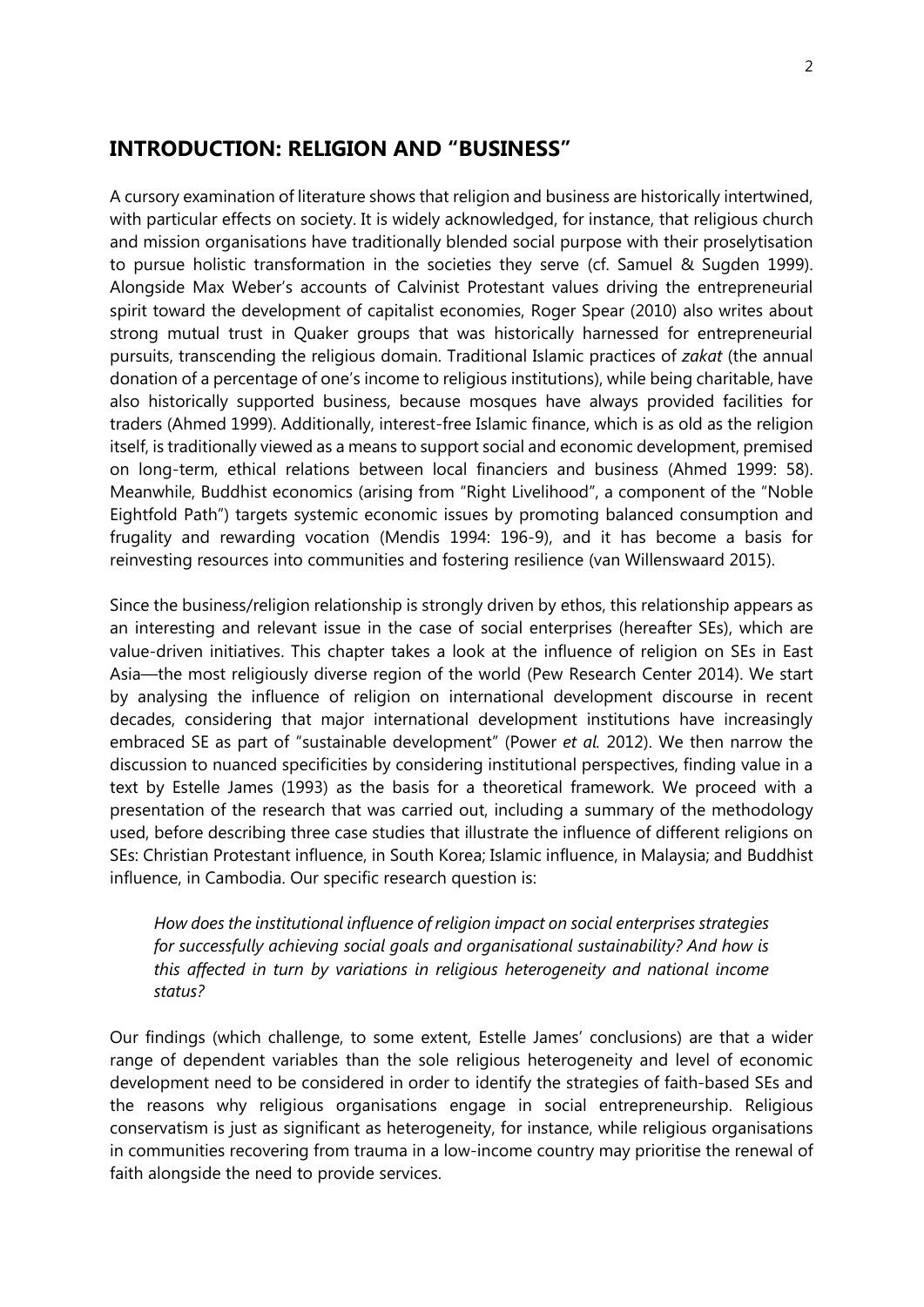## <span id="page-2-0"></span>**1. THE SIGNIFICANCE OF RELIGION IN "DEVELOPMENT" AND THE "SOCIAL ECONOMY"**

In general, all religions encourage engagement in society, and this is recognised as a force for societal development because it harnesses moral imperatives, pro-social motives and shared values towards tackling poverty and social exclusion (Martin *et al.* 2007). <sup>1</sup> Moreover, in the process of making development programmes *actually work*, it is argued that people's spiritual and physical needs often have to be viewed interconnectedly, not least because faith is a lens through which many of the world's poor understand their poverty (Bradley 2009). Quite simply, religion cannot be ignored as a developmental force, because of its outreach and the extensive resources that it mobilises (Deneulin 2013). Consequentially, from the mid-1990s onward, international development institutions, in pursuit of new avenues for effectiveness, turned (albeit quite briefly) from secular postures towards "dialogue" with faith organisations; such evolution culminated in the "World Faiths Development Dialogue" (Haynes 2013).<sup>2</sup> Reciprocally, traditional religious worldviews across continents have been broadened by the pursuit of new practical applications of religious texts, promoting new institutional logics that encourage entrepreneurship and receptiveness to partnerships (Ataide 2012; Evers and Laville 2004). Accordingly, faith-based work in the social economy is a contemporary illustration of the way in which religious influence extends beyond the place of worship to embrace the whole of human life (Biscotti and Biggart 2014). Notably, while studies find the influence of religion on general entrepreneurship not to be very significant, according to Keynes (2007, in Ataide 2012: 179) "religious sects continue to motivate, and provide strong links to legitimacy and resources for social entrepreneurs".

### <span id="page-2-1"></span>**2. RELIGION AND SES VIEWED FROM INSTITUTIONAL PERSPECTIVES**

Existing literature on the complex institutional context facing faith-based SE focuses largely on issues of legitimacy (Ataide 2012; Spear 2010). Legitimacy, succinctly put, is an important resource for SEs, which helps them attract various other resources from supportive actors. Sometimes, legitimacy can allow enterprises to obtain different kinds of state subsidies; however, according to James (1993), religious enterprises are supposedly more concerned with recruiting more followers than with obtaining tax subsidies and similar resources. This is not to say that legitimacy as a means to acquire resources is not important for religiously influenced SEs, but it does suggest that that the meaning of legitimacy and "legitimacy-seeking behaviours" enacted for instance through institution building and stakeholder engagement (Mason *et al.* 2007) are all quite specific.

Arguably, the way in which religion impacts institutional development in terms of justifications for existence, perceived roles and particular status as cultural symbols or icons is more visible from socially constructed perspectives (Ataide 2012: 193). Supportive literature defines "institutional logics" as "the socially constructed, historical patterns of material practices,

<sup>&</sup>lt;sup>1</sup> Pro-social motives and shared values could be considered as manifestations of "social capital", which has been a prevalent (although contested) part of the developmental discourse for more than twenty years (Fine 2001).

<sup>&</sup>lt;sup>2</sup> Mutual apprehension has since constrained these relationships (cf Haynes 2013, 59-63).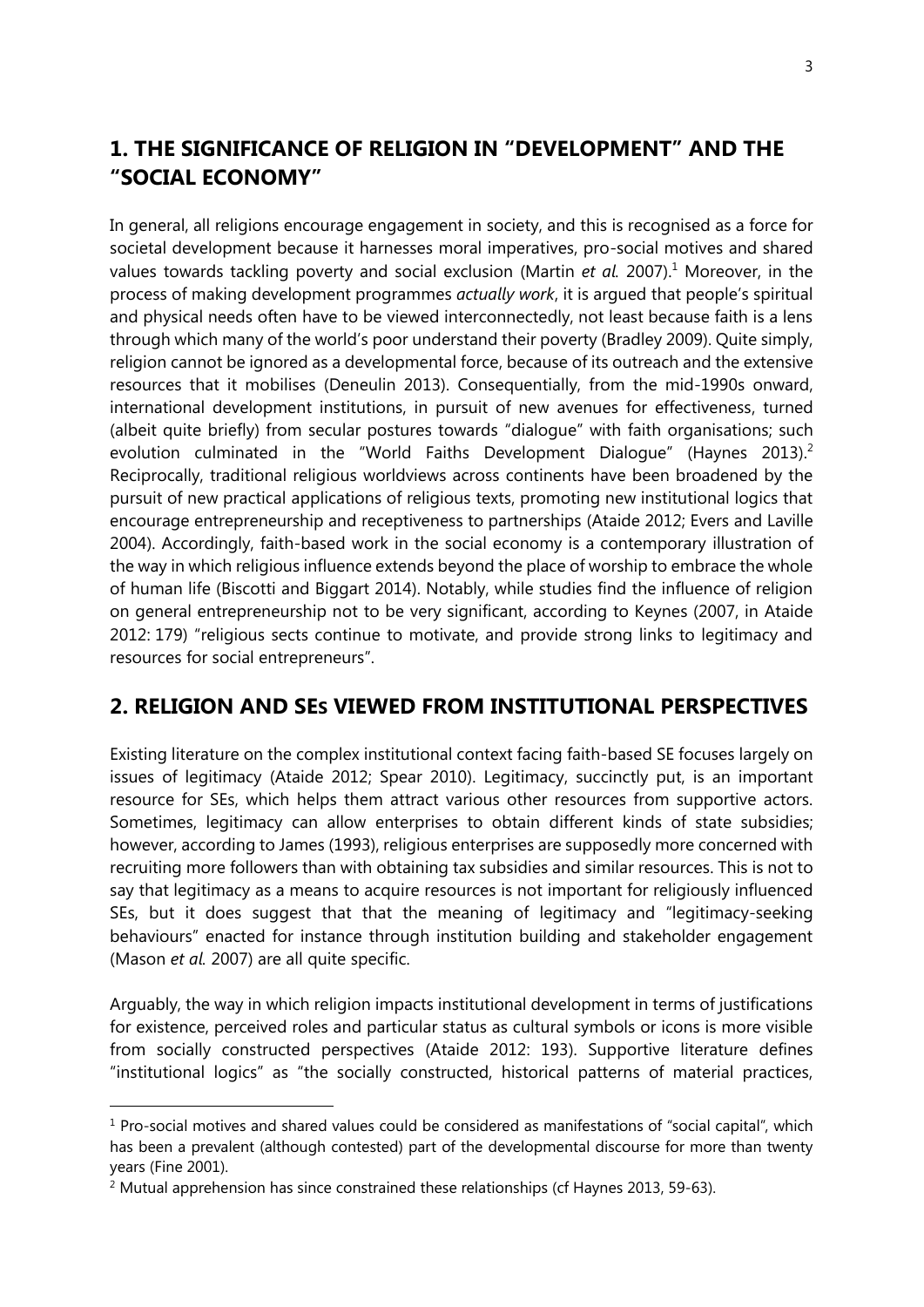4

assumptions, values, beliefs, and rules by which individuals produce and reproduce their material subsistence" (Thornton and Ocasio 1999: 804). Following social constructivist ontology, at the nexus of religion and enterprise, one finds faith-driven social entrepreneurship, influencing cultural change within social institutions. This drive toward cultural change is born from the desire to seek out fundamental (or "innovative") changes, as opposed to piecemeal ones. Combining enterprise and religion is for example seen as a way to target "human capabilities", improving people's freedom and promoting social change in the process (Mugabi 2003). This has been internationally popularised by "Business As Mission" (BAM), a form of social business serving as a strategy for missionary evangelising via market-driven mission/job creation and the creation of social value (Borquist and de Bruin 2016). In theory, such missionary work is suited to entrepreneurship because it provides more autonomy for practitioners than non-governmental organisations, which rely on international aid (Bradley 2009). However, the fact that BAM is bound in a specific Christian culture and practised dominantly (to date) by expatriate missionaries in low-income countries (Bradley 2009: 229) underlines a point that has long been clear: entrepreneurship is generally "culture-bound", and universal frameworks are not very useful from an analytical point of view (Dana and Dana 2005: 81). In contrast to BAM, for instance, from an Islamic perspective, SEs in today's world might be seen as "intermediary institutions" that add more innovation to the practice of *zakat* and enhance its social value through strategies to empower the poor (Mulyaningsih and Ramadani 2017).

In summary, from a socially constructed perspective, regardless of the global outreach of wellfinanced models of religion-influenced enterprise, $3$  there is reason to believe that combinations of nationally embedded influences will promote or inspire different strategies for gaining legitimacy among religious social enterprises with more local origins.

A hypothetical differentiation of institutional context and legitimacy for SE in accordance with religious influence is provided by James (1993), who evaluates the private-public mix of education provision across different countries. James finds that in low-income countries, demand for non-state services is quite simply driven by meagre public budgets. In countries that have achieved a certain level of economic development, the demand for and supply of education by non-profit organisations is driven by cultural and religious heterogeneity. On the demand side, consumers with specific tastes may choose a denominational non-state provider. Meanwhile, in a competitive, multi-denominational context, the supply side is driven by the desire of religious denominations to attract followers. In such contexts, extending activities from the place of worship into public-service provision is a defensive strategy, enacted to maintain or increase the congregation. The potential market return is less of a concern than for conventional business, given that different resources (including gifts and volunteering) can be mobilised to reduce costs. In summary, according to James, "founders are interested in maximising faith rather than pecuniary profits" (James 1993: 577).

James' analysis provides a good hypothetical platform for analysing SE in East Asia, where the level of economic development and the extent of cultural and religious heterogeneity vary considerably among countries. In this book chapter, we compare cases in the Republic of Korea (hereafter "South Korea"), a "high-income" country; in Malaysia, an "upper-middle-income"

<sup>&</sup>lt;sup>3</sup> BAM is well known in Cambodia as "freedom businesses" that fight sexual trafficking and violence against women (Marshall 2012).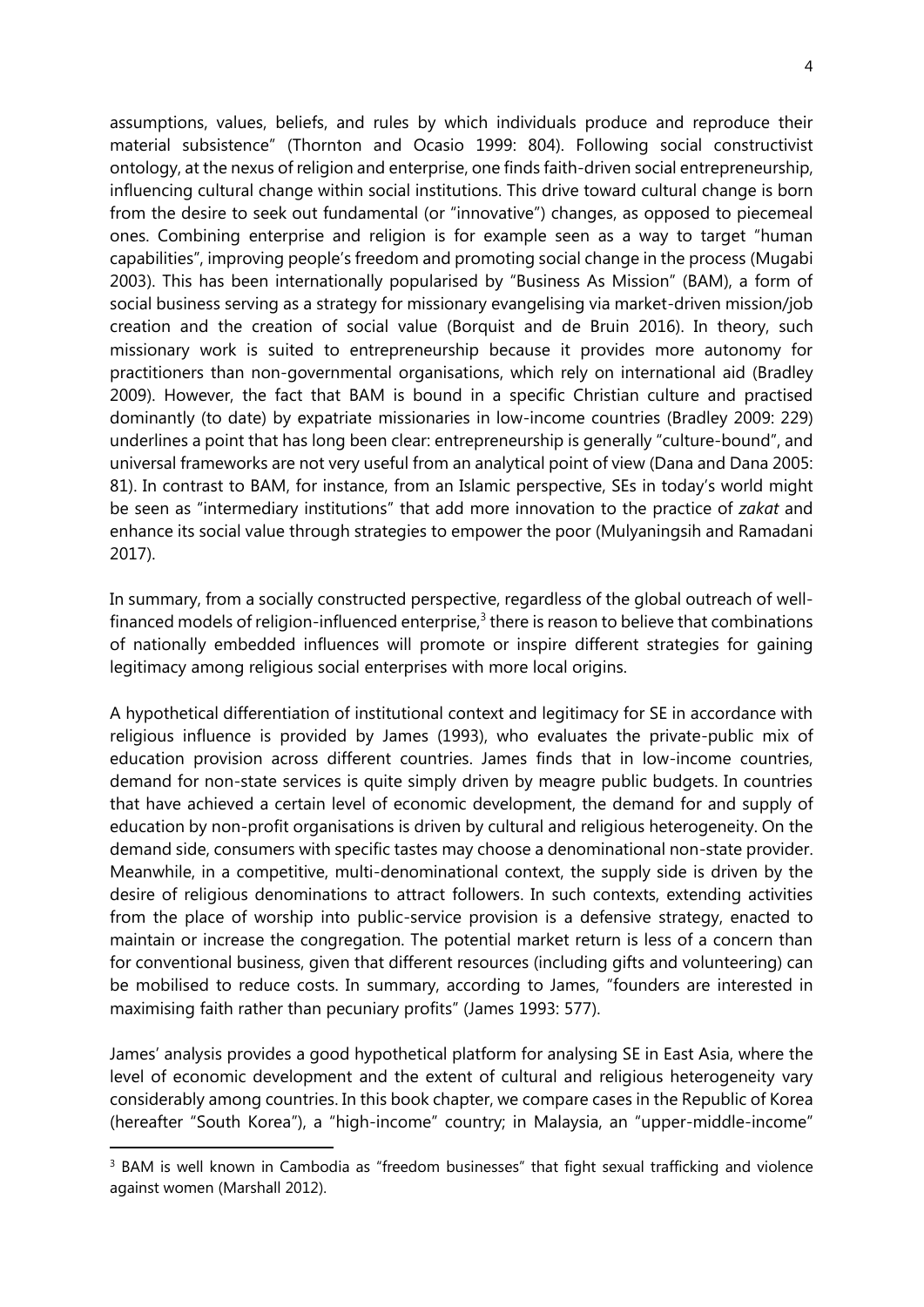country; and in Cambodia, a "lower-middle-income" country (that was, until mid-2016, a "lowincome" country), according to World Bank (2017) measurements. South Korea and Malaysia can be historically considered as religiously heterogeneous nations, while Cambodia is one of the most religiously homogenous nations in East Asia.

## <span id="page-4-0"></span>**3. RESEARCH PRESENTATION**

### <span id="page-4-1"></span>**3.1. Relevance of the research question**

Institutional logics perspectives help to examine tensions within hybrid organisations, which necessarily embrace conflicting logics (Battilana and Lee 2014). In the above respect, taking into account religious logics further expands the range of logics to be examined. This could also undermine to some extent the notion that the institutional logics of private benefit and social good are incompatible, by depicting this hybridity as a natural state when situated in a particular (i.e. religious) context. In recent development of institutional logics perspectives, further investigation of the logic of religion has also been called for in relation to "interinstitutional systems" constituted by markets, bureaucracies, communities, professional associations, family and church (Tracey 2012). It is thus certainly of academic interest to examine how different forms of organisation have traditionally engaged with religious logic and how this is changing in the world today. For example, faith-driven business in Europe and Latin America has a long and well-documented history of combining the logics of markets with religion (Spear 2010: 39-42). However, to date, most examples of religious influences have been drawn from outside of Asia. With a view to exploring these influences in markedly distinct entrepreneurial environments (cf. Dana 1999), this chapter examines three cases of faith-based SE, respectively in South Korea, Malaysia and Cambodia.

## <span id="page-4-2"></span>**3.2. Methodology**

Our central objective is to draw out contextualised theoretical implications of religious influence on SEs. We pay particular attention to embeddedness in the national institutional context of religion. In Cambodia and Malaysia, for instance, we would not be inclined to analyse BAM, regardless of its profile, because the national religious context is not highly supportive of Christianity and we thus instead choose to respectively analyse a social enterprise influenced by Buddhism and another influenced by Islam. We are also concerned with narratives that underpin the social enterprise's sense of identity and the basis for its relationship with employees and/or beneficiaries; following Moss *et al.* (2011: 806), we accordingly pay attention to mission statements, while being aware that such material cannot be taken at face value. For the purpose of this paper, we opt for an exploratory case study approach because of the lack of existing comparative studies of SE in Asia from a religious perspective. Given that SE is always situated in context, emerging in response to particular and varied challenges, it is also suitable to investigate specific enterprises in detail, in order to draw out and interpret underlying issues in each case, including how these enterprises mobilise support and resources. In summary, the limits of generalisation from case studies are offset by the depth of understanding that they generate.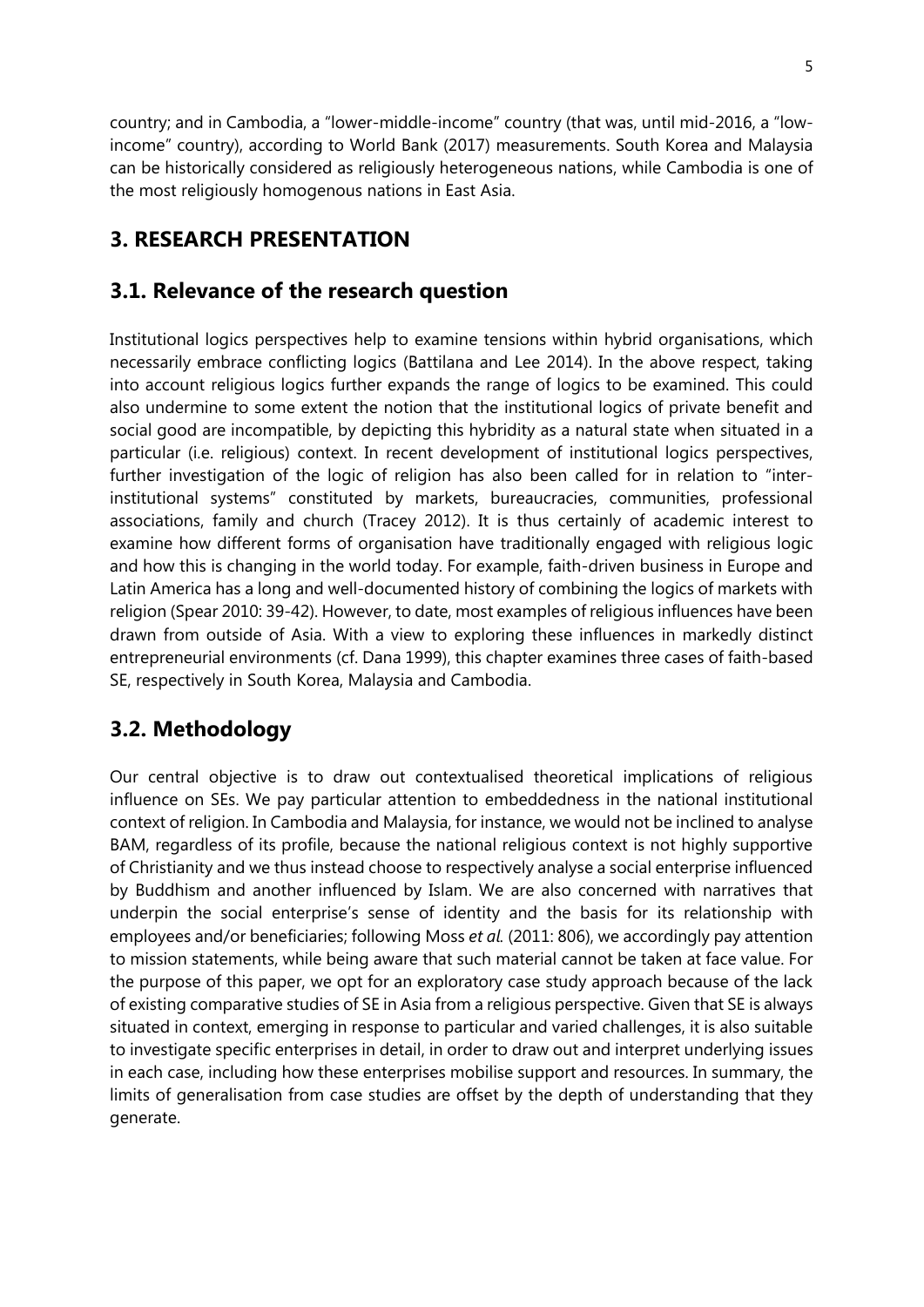#### <span id="page-5-0"></span>**3.3. Cases studied**

#### <span id="page-5-1"></span>*South Korea and the Loving Line Empathy Shops*

South Korea has vigorous religious traditions. Historically, Buddhism and Confucianism have influenced Korean society and culture since the time of the Baekje Kingdom (57 BC) (Hong 1980). In post-war Korea, Mahayanist Buddhism was the largest religion for 30 years, but it has recently been overtaken by Protestant Christianity, which, according to Kim (2000), has expanded ever since its introduction in 1884 by American Protestant missionaries. This author writes that "the number of Protestant Christians [in South Korea] has increased faster than in any other country in Asia" (Kim 2000: 117). According to the Korean Statistical Information Service (2015), roughly 44 percent of the population identify with a religion: 19.7 percent identify as Protestant Christians; 15.5 percent, as Mahayanist Buddhists; and 7.9 percent, as Catholic Christians. Since 2011, the Korea Social Enterprise Promotion Agency (KOSEA) has worked with Buddhist, Protestant, and Catholic SE support organisations. These include the "Christianity Social Enterprise Support Centre" (CSESC), established by numerous Protestant Christianity Churches and NGOs. CESC has initiated SE academies and forums and helped to establish SEs by purchasing products and providing practical support and resources, with the explicit aim of propagating religion through activities (CSESC 2017; Ministry of Employment and Labour 2017). In this context, the case study chosen—namely the "Loving Line Empathy Shops"—is of interest for exploring SE in an advanced institutional context, where levels of economic development and cultural and religious heterogeneity provide a strong basis for testing James' (1993) hypotheses pertaining to competitive congregation building. Beyond this, there is also fertile ground for analysis of hybrid institutional logics and responding to the call for research on the way religious organisations take shape within "inter-institutional systems" (Tracey 2012).

The first Loving Line Empathy Shop was established in South Korea in 2002, in partnership with Onnuri Church.<sup>4</sup> Loving Line adheres to "the ministry of community movement and love which will enable people to have empathy, beyond sympathy, toward neighbours". It is also mentioned that the Empathy Shop "draws a biblical economic model which transforms a polarised capitalism to community capitalism and revives the community economy".<sup>5</sup>

Empathy Shops are similar to charity shops; they collect second-hand or stocked items at lower prices and resell them at a profit. 100 percent of profit is donated to social projects helping vulnerable people in South Korea and other countries. In the first instance, the establishment provided assistance to a project run by a Swiss woman who sent Mongolian quilts to North Korea to help people who struggled to cope with the cold weather. A group from the Onnuri Church organised charity bazaars, and their success led to the first Empathy Shop officially opening at Onnuri Church premises in 2003 (Shim 2009). The Church also offers human resources. The Onnuri Church is one of biggest Protestant churches in South Korea, and the Empathy Shop has benefited from the support of this church's volunteers. Some members of

<sup>4</sup> The Onnuri Church is one of the megachurches in South Korea (a megachurch is a Protestant Christian church having over 2,000 people in average weekend attendance). In 2011, the attendance of the Onnuri Church exceeded 75,000 people.

<sup>5</sup> <http://sjm.onnuri.org/love-chain/>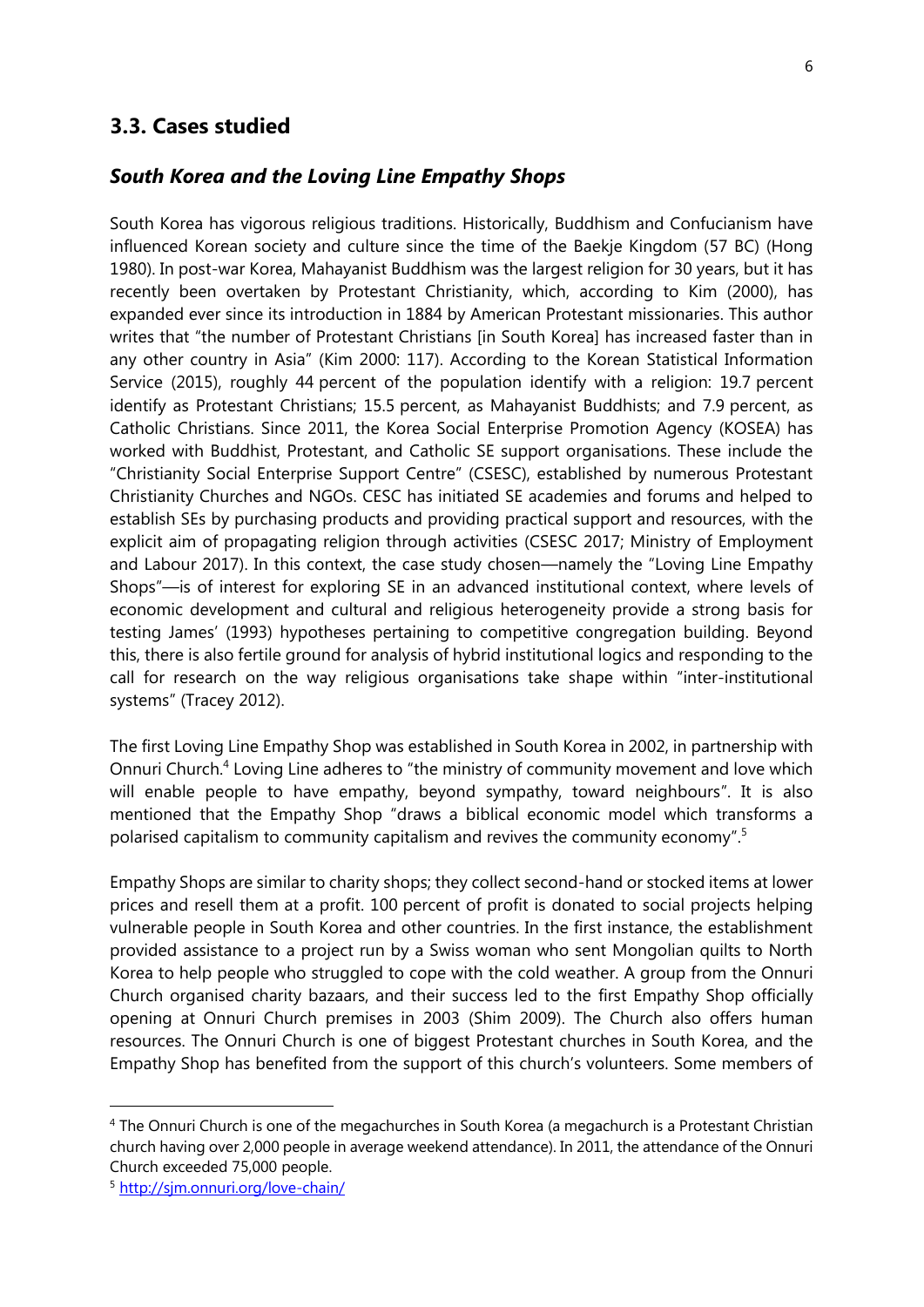the church volunteered to design the logo and poster, and to decorate the interior of the shop. After the opening the shop, church members also volunteered to run the shop, cleaning and selling the items.

Nowadays, Loving Line has physical shops in Seoul and an online shop.<sup>6</sup> The enterprise receives a 25 percent commission on sales, which is used to support community-based social entrepreneurs. The focus is not on providing social services directly, but instead on supporting service providers through finance and better networks (Shim 2009). Moreover, revenues support study groups on "community capitalism". Shim *et al.* (2008) define community capitalism as "an economic system which puts sharing into action through innovative business activities", while the Onnuri Church expresses that it embodies "a puritan ethic which emphasises that the sanctity of labour and occupations are callings from God".<sup>7</sup>

The Loving Line Empathy Shops are not a government-certified SE in South Korea. The founder, Dr. Sang-dal Shim, did not even realise that their activities could be considered as SE activities in the manner that government legislation describes. He started the first Empathy Shop "just to help people" (Interview, June 1, 2014) and realised only later that such initiatives could be referred to as "social enterprise".

Dr. Sang-dal Shim views a social enterprise as an organisation which practices community capitalism by helping the neighbours, with good will or/and empathy, regardless of its certification. Furthermore, legitimacy is derived less from religious beliefs than it is from market forces. Loving Line has innovated and modernised its stores and online sales in response to customer preferences. This has involved retailing partnerships with the private sector, and one of the central factors for Loving Line's success has been challenging stereotypical views about Empathy Shops as retailers of cheap, inferior and second-hand goods (Shim 2009: 49). The case of the Empathy Shops is meaningful because it is legitimated by sound business principles applied to religious values, thus belying the notion that religious organisations should not have economic objectives. The founder of the Empathy Shops mentions that they "had to convince members of the Church that social entrepreneurial activities [could] help the Church do its social role—helping the neighbours" (Interview, June 2014). Loving Line also clearly acknowledges that churches have good resources for social entrepreneurial activities, such as facilities, volunteers, and networks of church members.

In summary, although the government's institutional influences are powerful in South Korea, the Loving Line has defined its organisational form and activities based on its own understandings, rather than being "co-opted" by the certification system. For the Loving Line Empathy Shops, working with people who have a similar sense of mission is more important than benefiting from subsidies. Sustaining the Empathy Shops without relying on government subsidies for certified social enterprises was possible not only because the founding members strongly believed in people's empathy for each other, but also because they identified and used the potential of the Church itself as a powerful source of resources—access to big markets, volunteers, and member networks.

<sup>6</sup> <http://storefarm.naver.com/empathyshop>

<sup>7</sup> <http://sjm.onnuri.org/love-chain/>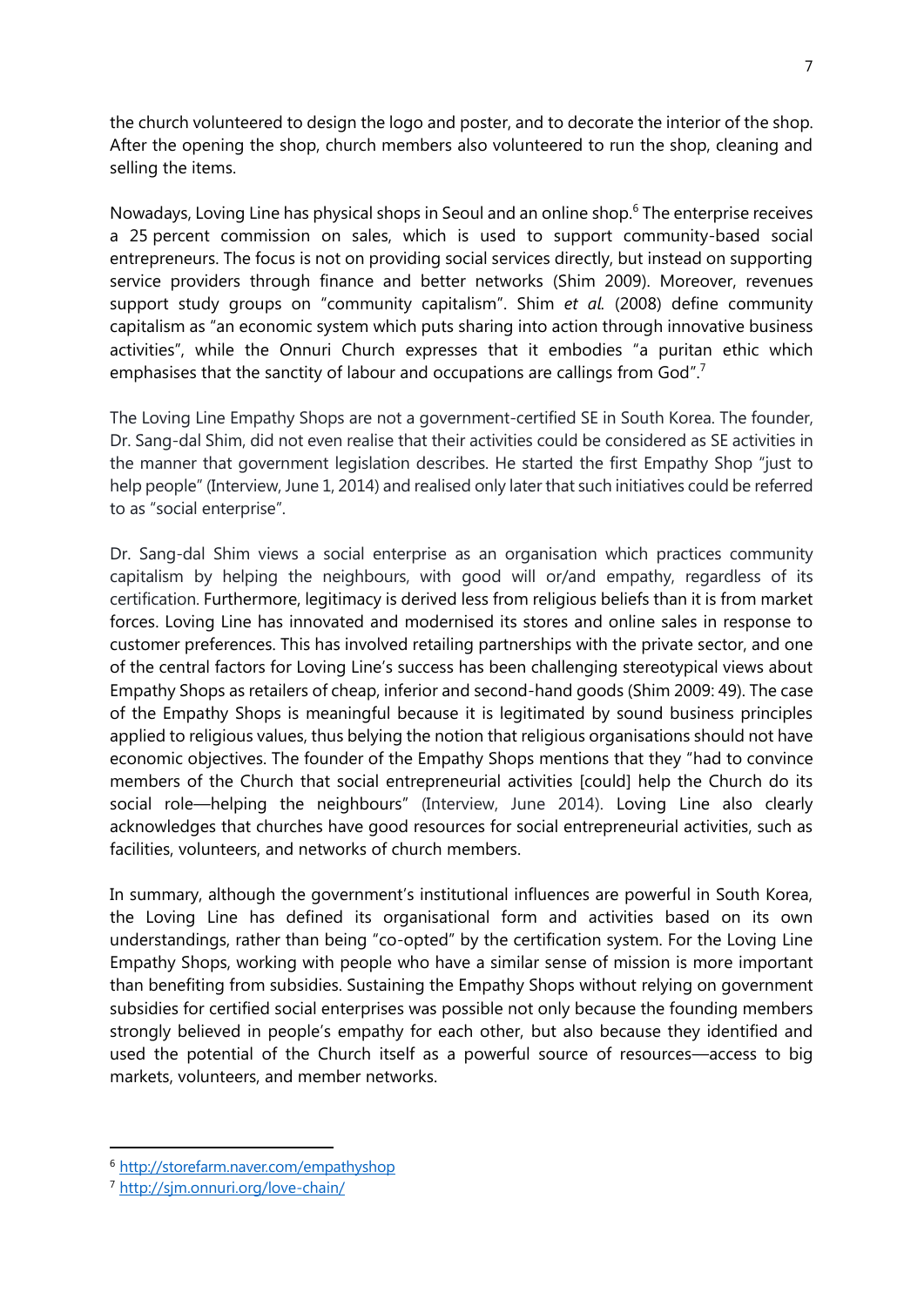#### <span id="page-7-0"></span>*Malaysia and the Baitul Fiqh Welfare Home*

Malaysia is historically a multi-cultural, religiously plural nation. Islam was brought to Malaysia in the  $13<sup>th</sup>$  century by Sufis and traders. While the country was predominantly Muslim by the 15<sup>th</sup> century, Muslim Malays coexisted with Buddhist and Hindu influences (Abdul Hamid 2013; Camilleri 2013). The equilibrium was disrupted by the British colonial rule, in the 19<sup>th</sup> and 20<sup>th</sup> century, when the introduction of Chinese and Indian migrants into mines and rubber plantations fostered cultural and religious cleavages, while Christianity was strengthened (Camilleri 2013: 226-7). Today 60 percent of the Malaysian population are Muslims, 19 percent are Buddhist (dominantly Mahayanist), 9 percent are Christians and 6 percent are Hindus (Yaacob 2011: 167). Scholars observe that moderate Islam and the culture of religious dialogue have recently been displaced by a conservative "One Malaysia" discourse, indicating a rise in "religious nationalism" in place of ethnic nationalism (Abdul Hamid 2013: 14-15; Camilleri 2013: 236). Malaysia is a religiously heterogeneous country where the level of economic development allows people choices. In such contexts, James (1993) expresses that competitive aspects of recruiting followers constitute the main driver of religious non-profit service provision. What is of interest here is to consider whether religious conservatism, specific social demographics being catered for and the types of services that a social enterprise offers are variables to be considered alongside competition. Indeed, it is also worth considering whether there are circumstances where the type of competitive congregation-seeking activities that James brings attention to cease to be applicable at all.

Baitul Fiqh Welfare Home (BFWH) is an NGO set up in 2005 to provide shelter for Muslim women in need. Baitul Fiqh means "house of Islamic jurisprudence". Since its incorporation, BFWH has helped to deliver over 300 babies of unwed mothers, sheltered more than 700 abused women and found homes for over 300 abandoned adolescent women. BFWH also operates a food bank and weekly soup kitchen for the homeless. The founder of BFWH, Haliza Abd Halim, previously worked for a Christian NGO serving vulnerable pregnant women; a referral to deliver a Muslim baby and the realisation of the lack of Muslim NGOs in this field gave her the impetus to launch BFWH (Tho 2009). Baitul Fiqh SE sells the cakes and cookies which it bakes, generating sufficient income to pay for the rental of the shelter premises operated by the organisation. The baking programme started because a volunteer chef taught staff baking skills. Baitul Fiqh also sold second-hand goods, as well as toys donated as gifts in kind by large companies, but it stopped this activity due to lack of manpower.

The religious belief underpinning BFWH's commercial activities is that working to get one's funding is better than asking others for money. However, the organisation's main source of revenue is still grants and donations from corporations, individuals and mosques—although contributions from the latter are not significant, compared to donations overall. As far as human capital is concerned, the NGO relies both on paid staff and volunteers. One challenge BFWH faces, when seeking to raise donations and attract Muslim volunteers, is the fact that its social mission is often perceived negatively. Some Muslims sense that helping BFWH beneficiaries means condoning pregnancy out of wedlock, or entails risks of becoming religiously corrupted by sinful acts that hinder one's personal progress to paradise. At the institutional level, mosques are less keen to donate because their giving is usually allocated to purposes traditionally prescribed for *zakat* contributions, such as support to religious schools, the poor and needy (Nadzri *et al.* 2012). However, the founder does report one sermon where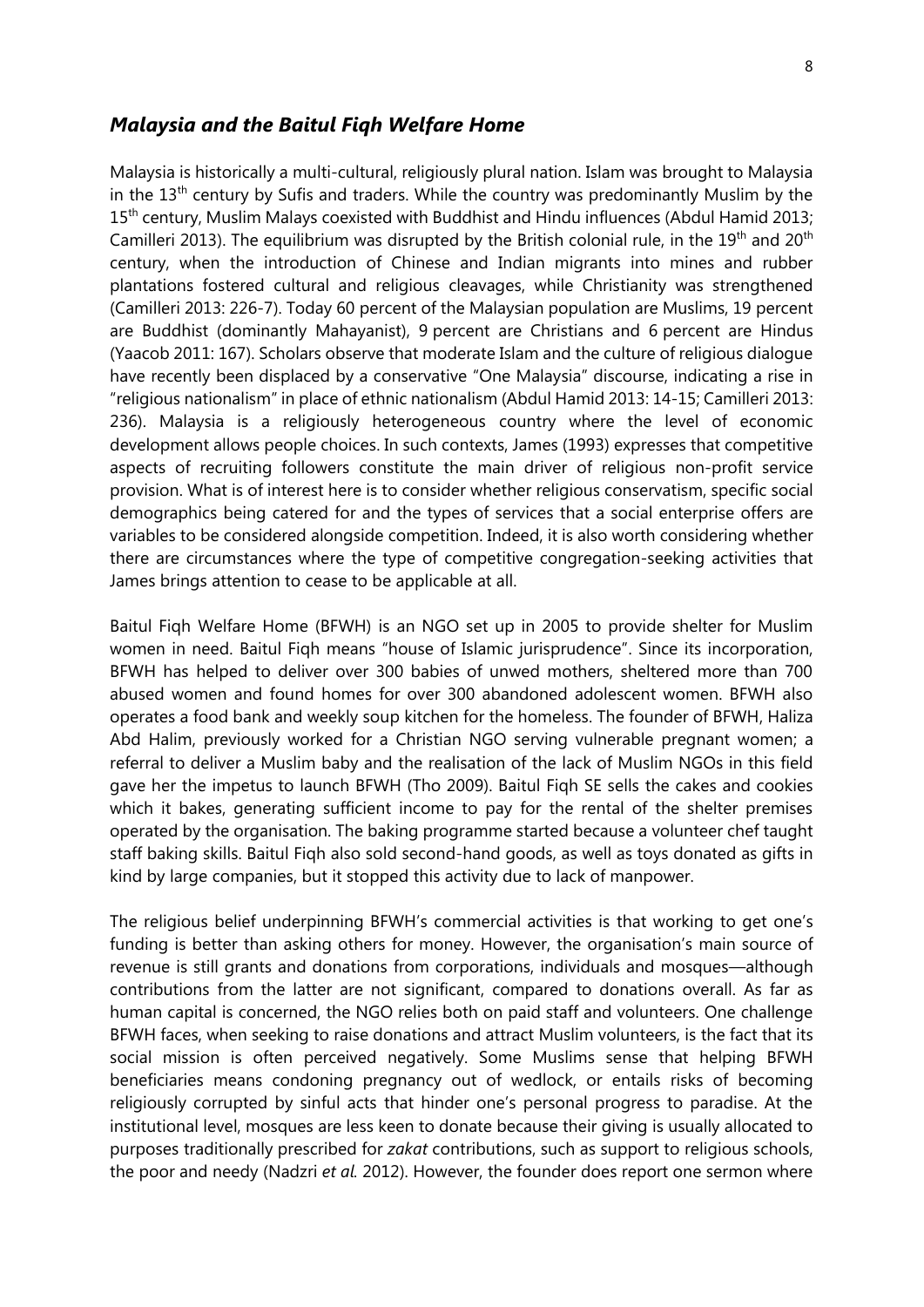the local Imam said that Baitul Fiqh served a good cause and encouraged Islamic devotees to help. There has been no other notable religious institutional assistance, except for guidance from officers of the Ministry of Furtherance of Islam in Malaysia (*Jabatan Kemajuan Islam Malaysia*, or JAKIM) relating to acceptable practices and procedures in events such as deaths of beneficiaries or divorce.

In order to achieve its organisational goals, BFWH embeds the Muslim faith in its key avenues of work with beneficiaries. Counselling and group support are based on Muslim principles and, on a daily basis, beneficiaries communally participate in the five Muslim prayers, with core messages relating to repentance and kindness to others. In its external communication, the organisation incorporates Muslim sayings. According to online information, BFWH was established to "create and administrate a custody or protection centre for teenage girls who were involved in social ills, and help poor single mothers, orphans, potential converts, and those who have fallen away from the faith".<sup>8</sup> The founder considers that it was her family (rather than the mosque) that had the most decisive religious influence on her initiative. For instance, it was her father, rather than the Imam, who told her not to charge beneficiaries for the assistance offered. Her immediate family did not hold positions in mosques; however, her great-grand-father had played an important religious role in the state, while her cousins completed Islamic studies overseas to become *Ustaz* (or "religious scholars"). She occasionally asks these cousins for religious advice and clarification about Islamic principles.

BTWH committee members are all Muslims, and some of them are religious scholars. However, the organisation is not spiritually accountable to any formal religious institution. In terms of governance, the organisation is administratively accountable to the police, welfare department and Muslim religion council as far as its social work is concerned. In terms of external assistance, the organisation works with government agencies as well as with NGOs (by cross-referring cases) of other faiths. It seems that formal accountability to other stakeholders in the community, including service users, is not high. There are no formal mechanisms in place for giving them a role in decision making either. The founder justifies this on the basis that, in the past, committee members in the community have tried to push their own agendas rather than supporting the organisation or the causes it pursues. The founder of Baitul Fiqh Welfare Home considers the organisation to be accountable by demonstrating success according to two criteria: first, the sustainable operation of the organisation, so that beneficiaries can have successful stories, such as being integrated back into society with jobs and continuing to practise Islam; secondly, the absence of negative views held against the organisation itself. These criteria or signs of success are related to the founder's belief that Allah will continue to guide the organisation.

This case is meaningful for three reasons. First, the central religious influence in this case comes from the founder's family rather than from formal institutions such as mosques. Her immediate and extended family, rather than societal expectations, serves as a religious compass. As a consequence, compared to other religiously affiliated organisations, she enjoys greater freedom to pursue specific social needs; this also creates more avenues for social innovation and entrepreneurship. However, a deterring factor is the lack of human capital. Secondly, obtaining the support of religious clerics is not easy, because of the stigmatisation of the

<sup>8</sup> <http://baitulfiqh.com/tentang-baitul-fiqh/>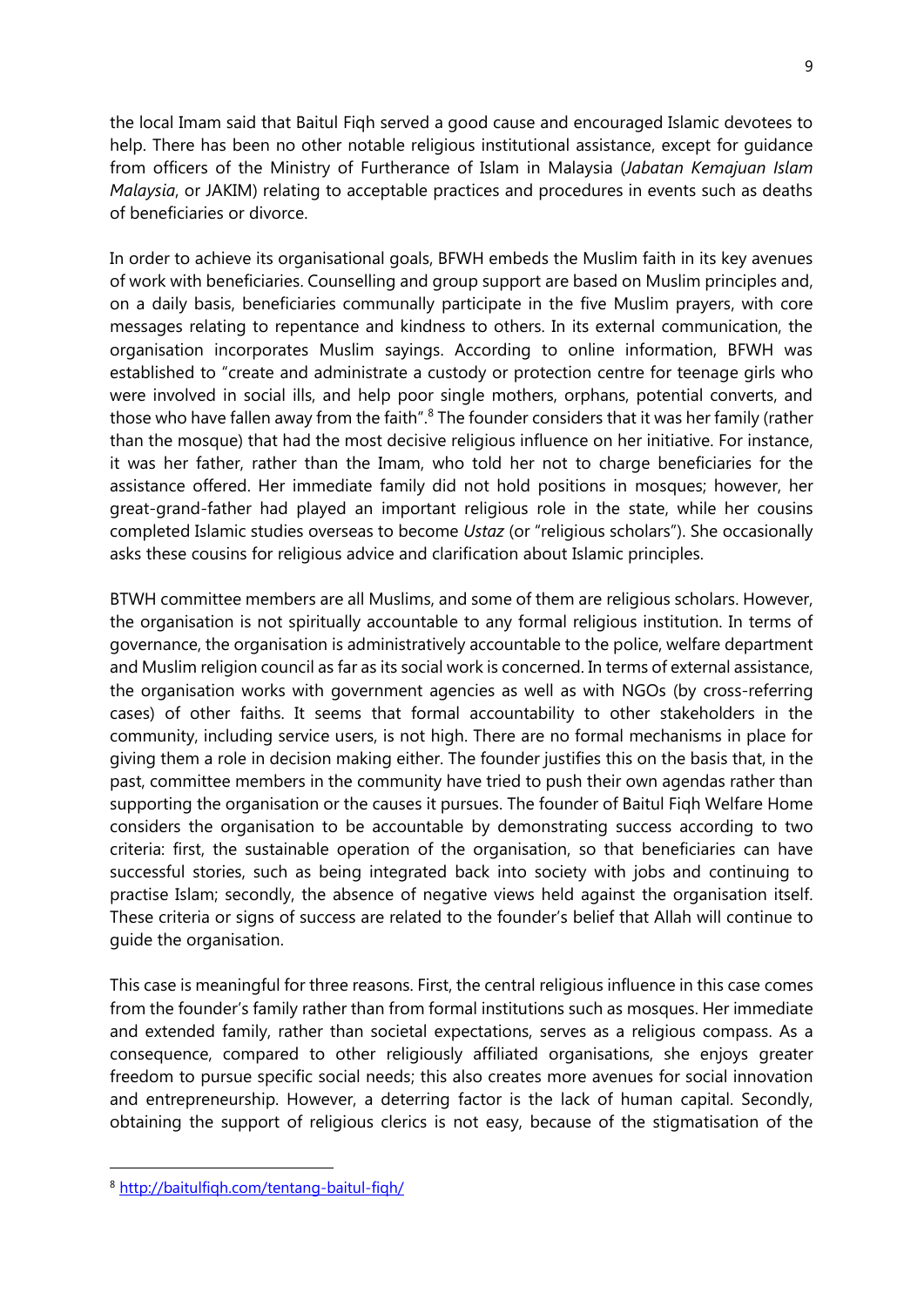beneficiaries, who are often considered as the victims of their own sinful acts. In this regard, the support of fellow organisations in same sector was important in the initial stage. Thirdly, there is cross-assistance between the organisation and NGOs of other religions; cooperation is thus not limited to enterprises of the same faith. The importance of serving beneficiaries is thus prioritised over religious affiliation.

### <span id="page-9-0"></span>*Cambodia and Buddhism for Social Development Action*

It is thought that Indian migration brought Khmers (the majority Cambodian ethnic group) into contact with Buddhism in the  $5<sup>th</sup>$  century (Harris 2008: 4-5). Mahāyānist Buddhism was widely mixed with Hinduism by the  $10^{th}$  century (Harris 2008: 17-18). By the  $14^{th}$  century, most Khmers had adopted Theravāda Buddhism, mainly via interaction with inhabitants of the Thai central plain, although travelling Burmese and Ceylonese missionaries also played a role (Chandler 2008: 81). In the late  $20<sup>th</sup>$  century, Cambodia was notoriously engulfed in successive conflicts and traumas, including the Maoist Khmer Rouge period, when religious institutions were annihilated.<sup>9</sup> However, Theravāda Buddhism has proven remarkably resilient. Today, 95 percent of the Cambodian population are Theravāda Buddhists, while less than 3 percent are Cham Muslims and Christianity is practiced by less than 2 percent of Cambodians (Peou 2017: 36-37). Religious heterogeneity in Cambodia is thus comparatively low. The case study of a Theravāda SE that follows is interesting to the extent that, following Estelle James (1993) analysis, the question remains open of whether recruiting followers is significant or whether (given the relatively low level of economic development) more immediate necessities, related to deficits in services, tend to take precedence.

Buddhism for Social Development Action (BSDA) is a community-development NGO based in Kampong Cham Province, in Eastern Cambodia; it was established in 2005 by seven monks using their own resources. In 2007, BSDA gained funding for a project supported by the United Nations Office on Drugs and Crime, and it has since expanded with aid-funded programmes/projects addressing health, HIV/AIDS, youth empowerment, vocational training and children's education. BSDA uses land and buildings owned by the local pagoda (Wat Nokor Bachaey) to run some activities. BSDA has also integrated SEs into its programmes, including:

- SMILE vocational training restaurant—a work-integration enterprise initiated in 2009 with USD 10,000 of capital contributed by BSDA's largest donor (EcoSolidar, an International NGO which is based in Switzerland). SMILE provides vocational training for 15 youth at a time. It attracts tourists in Kampong Cham and is the principal outlet for BSDA's weaving enterprise, which manufactures traditional Cambodian scarves (*kroma*). 20 per cent of profits go to BSDA's social programmes.
- The Angkor Language School (ALS), which teaches English and Chinese each evening, using local school facilities. ALS grew by mobilising volunteer teachers (including monks). Fees vary between 1.5 and 3 dollars per month. Net profits are marginal but ALS sustainably provides affordable language tuition to more than 600 children and young adults from surrounding villages and creates part-time work for 20 teachers.

<sup>&</sup>lt;sup>9</sup> Prior to the Khmer Rouge period (1975-1979), there were more than 62,000 monks in Cambodia, in 3,000 monasteries. More than 25,000 monks were put to death during the Khmer Rouge period, and less than 100 monks remained in robes by the end of it (see Harris 1999: 67; Harris 2008: 179)*.*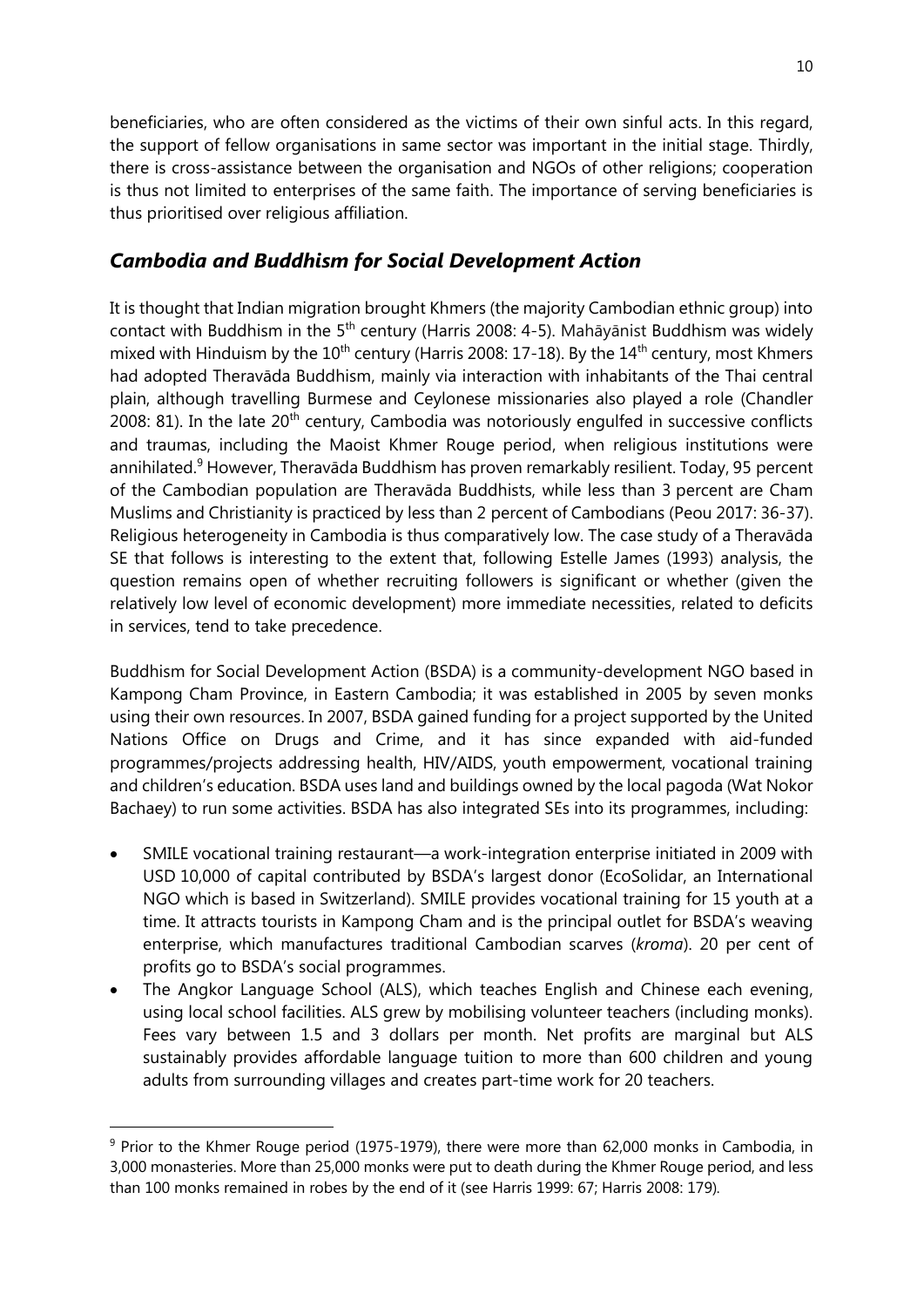• The BSDA traditional dance enterprise, which enables children from poor families to gain incomes by performing for tourists and at local weddings and festivities. 70 per cent of revenues are shared among performers to sustain their school attendance. The enterprise is run in the spirit of boosting children's confidence and pride in Cambodian culture, and teaching solidarity.

As far as the founding narrative of Buddhism for Social Development Action is concerned, the text in BSDA's promotional documents (including every Annual Report between 2011 and 2015) and on BSDA's website ([http://www.bsda-cambodia.org/who-we-are/\)](http://www.bsda-cambodia.org/who-we-are/) is worth quoting:

*The community felt that monks would preach altruism in theory but hardly ever practice it. Deeply hurt, seven monks founded the organisation, financing it privately throughout the first three years until their work was noticed and international donors started to provide funding.*

The first element of this foundational narrative concerns Buddhism as a force for mutual assistance, intertwined with restoring the reputation of Buddhist monks. In interviews with five remaining founding members in 2013, these same concerns arose prominently. The chief executive explained: "We wanted a holistic approach. Income was not important, we wanted to provide training and promote accountability". This is echoed in strategic plans, which feature consistent emphasis on the Buddhist principle of *Mettā*—the cultivation of boundless, selfless love and compassion, as opposed to friendliness based on self-interest. *Mettā* is commensurate with self-sacrifice, and here the second element in BSDA's foundational narrative emerges: a period of self-sacrifice, when the monks financed work with their own small resources (mostly money from performing Buddhist chanting called *smot*). In a group discussion, this period of self-sacrifice and struggle was also narrated by two founding members. However, the concluding outcome (and third part of the narrative in the quoted passage), i.e. the intervention of international donors, might be read in two ways:

- i) it can be seen as revealing BSDA's need to resort to external aid and BSDA's usefulness to international development NGOs that seek to spend significant sums of money on programmes in Cambodia by enrolling local "implementing partners" (see also Courtney 2007); or
- ii) institutional donor support can be considered as the ultimate recognition of BSDA's important work and potential to deliver larger-scale programmes through the channels it created.

In the latter of the above readings, international aid brought self-sacrifice to an end, allowing BSDA's staff the moderate consumption of some of the economic value generated by their hard work. This could be read, from the point of view of Buddhist morality, as the "middleway" between hedonism and suffering (asceticism)—i.e. some desires should be satisfied, but it is preferable to desire little (Kolm 1995: 239).

To some observers, Buddhist monks initiating SEs may typify "engaged" (or "socially engaged") Buddhism—a term implying a reformist stance, as it also implies attending to the social and political conditions of wordy suffering rather than to the mind alone (Harvey 2000: 112-13). The origins of engaged Buddhism remain contested, but a heuristic distinction between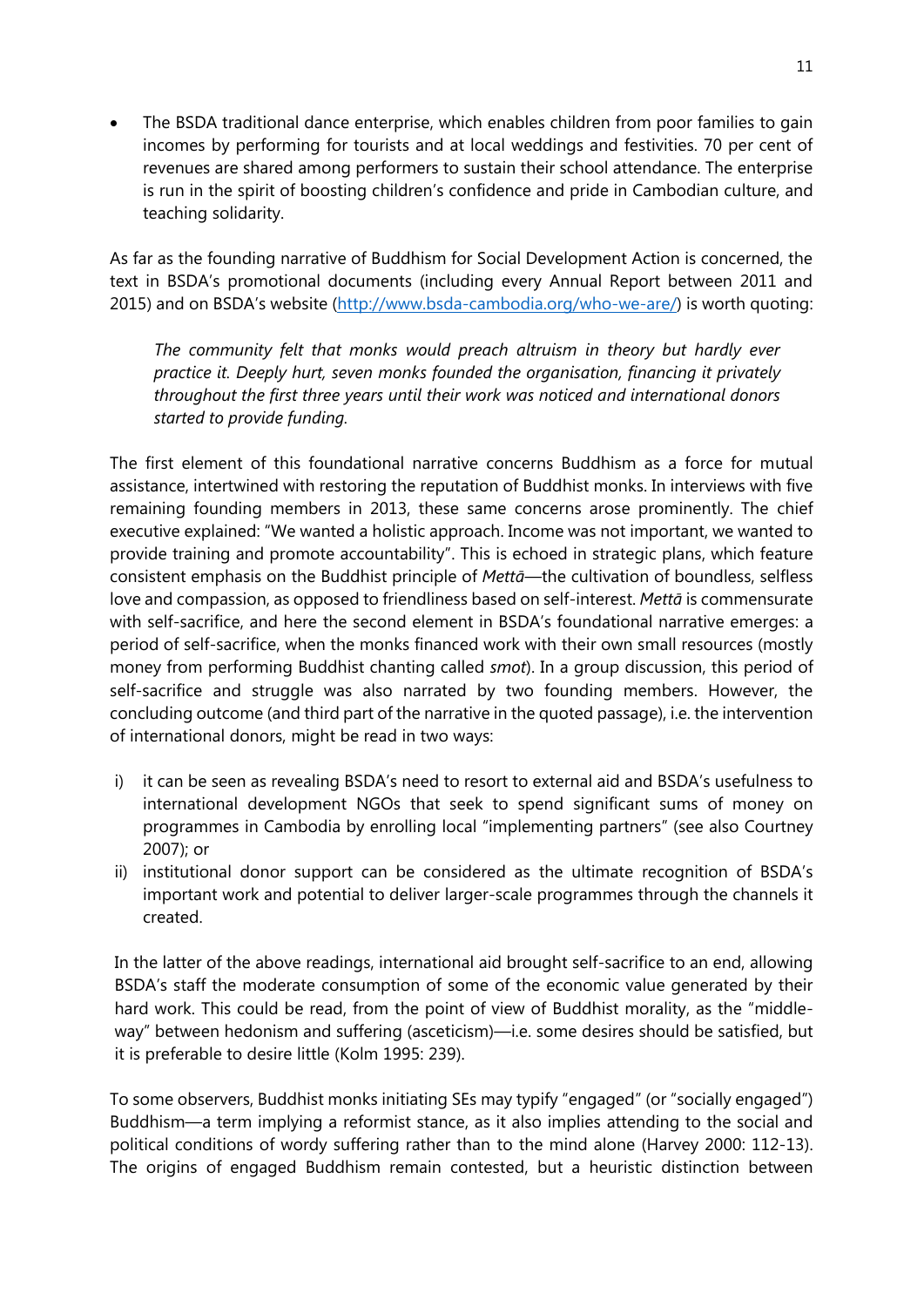modernist (to which it is generally attributed) and traditionalist interpretations is nonetheless maintained in well-regarded scholarship (Queen 2003: 15). Moreover, in aid-dependent Cambodia, this distinction is pertinent because international aid to Buddhist organisations has been allocated exclusively to programmes based on socially engaged Buddhism that move in a modernist direction, in accordance with the specific objective of strengthening civil society (Harris 2008: 212).

Traditionalists in the Cambodian *sangha* (the "monastic community" of monks and nuns, or the "Buddhist order") tend to claim that monks should dis-engage from secular affairs in order to reflect properly on the path to enlightenment. This is countered by modernists, who express that one's journey into the next life is determined by meritorious acts in the present life (Sreang 2008: 247). However, there is also a political dimension to the question, because the traditionalist Cambodian *sangha* has been co-opted at the highest level by political elites since the 1980s. The *sangha* discourages the participation of monks in the development of a civil society separate from political power, and says little or nothing about institutional corruption (Harris 2008: 216-20; Sreang 2008: 245-9).<sup>10</sup> Tellingly, BSDA's contra-position is reflected in campaigns for accountability, launched through a network of affiliated monks, while founder members have also worked with Transparency International.

From an institutional perspective, it is clear then that influences on BSDA are national, transnational and multi-faceted. Whether BSDA attracts donor aid because of its modernist, socially engaged disposition or whether BSDA alertly developed this posture to attract such funding is not entirely clear. However, BSDA have strongly exercised agency while determining their strategies. The chief executive explained for instance that EcoSolidar was reticent when approached for funds to establish the SMILE restaurant. EcoSolidar was only interested in charitable work but was finally persuaded that an entrepreneurial approach to vocational training would be more holistic. Most recently, BSDA have registered their SEs into a formal business that allows members to hold shares. In summary, BSDA enacts legitimacy-seeking behaviour in different ways, combining activities that suit the ethos of engaged Buddhist practices of care for communities with a credible business model while at the same time (out of necessity) remaining mindful of the needs and priorities of international aid agencies.

## <span id="page-11-0"></span>**3.4. Findings**

Religion is considered a prominent force for social development and entrepreneurship because it harnesses moral imperatives and pro-social motives (Ataide 2012; Martin *et al.* 2007). Motivations underlying the creation and operation of the SEs analysed in this chapter concur with this. The Loving Line Empathy Shops in South Korea are motivated by a religious work ethic and propagate faith as a way to promote entrepreneurialism geared towards equitable local economic development and services. Similarly, Baitul Fiqh was founded on the conviction that religious guidance promotes self-reliance, in this instance as a means to challenging social

<sup>&</sup>lt;sup>10</sup> In the early 1980s, leaders of the defected Khmer Rouge who (with Vietnamese military support) ousted the Khmer Rouge regime and who still remain in political power today, started reconstructing the *sangha* as a way of strengthening their legitimacy and extending patronage in order to cement their political power (cf. Harris 2008: 193-200)*.*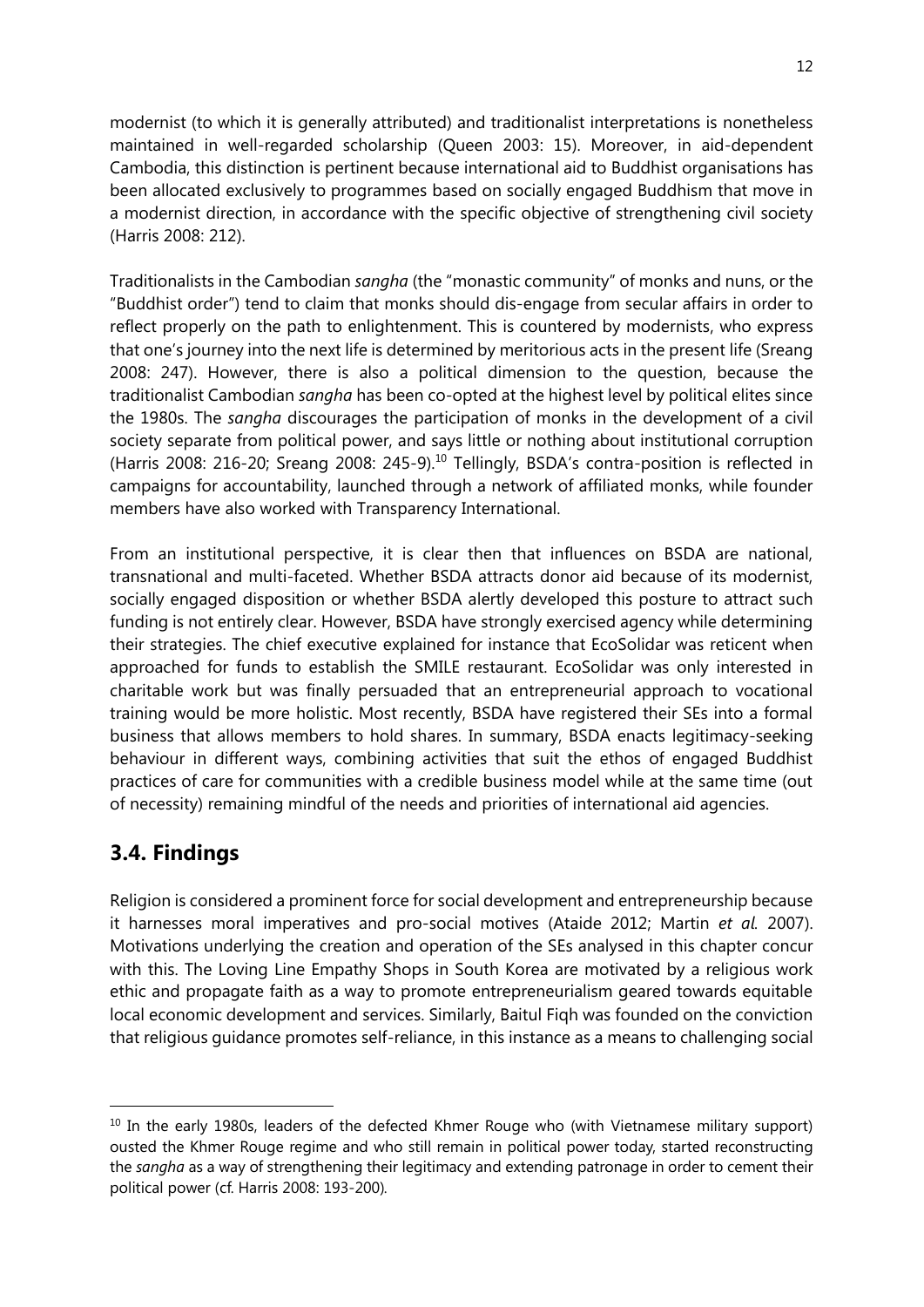stigmatisation and exclusion. BSDA puts *Mettā* (authentic loving kindness) into practice through a SE that creates the conditions for youth and community empowerment.

Estelle James (1993) predicts that the levels of economic development and government budgets, along with cultural and religious heterogeneity, greatly determine whether and why religious organisations get involved in not-for-profit education provision. In higher-income countries, consumer preferences matter more, and religious heterogeneity drives competition for recruiting followers. By contrast, in low-income countries, religious organisations are driven more by the immediate need for non-state services than by the recruitment of followers. Based on our case studies, we can say that James' hypotheses are also confirmed, to a large extent, in religion-driven SEs—*but not entirely*.

- The Loving Line Empathy Shops are a partner of the Onnuri Church, a megachurch in South Korea that supports social entrepreneurship as a way to propagate faith. This SE does not provide social services directly but supports social entrepreneurs who do so in their respective neighbourhoods. It actively promotes its particular ethos of "community capitalism", as a way to disseminate religious beliefs. This example tends to confirm James' hypothesis that, in a higher-income, religiously heterogeneous country, religious enterprise is mostly concerned with recruiting followers.
- Baitul Fiqh Welfare Home operates in Malaysia, an upper-middle-income country with significant religious and cultural heterogeneity (despite the government lately promoting a Muslim national identity). Partially contradicting James, the drivers behind this SE are somewhat mixed. The organisation provides services that are neglected by the state more for ideological reasons than for economic ones, showing how other factors than the level of economic development determine an immediate need for non-state services. The organisation is driven by the desire to promote the Muslim faith as a basis for well-being, but it is not competitive in outlook and it works (out of necessity) with non-Muslim faithbased organisations.
- In Cambodia, which was, until recently, a low-income country, BSDA provides vocational training, health and education services. Concurring with James, providing services that are neglected due to low public budgets has become the overriding concern as BSDA has grown through access to financial aid. But the priority of providing services does not mean that congregational support is not a raison d'être. Maintaining the integrity of Buddhism is integral to BSDA's narrative, despite the fact that Cambodia is religiously homogenous. In summary, BSDA is in the business of *maintaining* the legitimacy of religion through social engagement, in a context where it has been damaged by repression and then co-optation, rather than competing for legitimacy with other religious denominations.

In the recent development of institutional logics perspectives, there have been calls for investigation of religious logics in relation to "inter-institutional systems" (constituted by markets, bureaucracies, communities, professional associations, family and Church) (Thornton *et al.* 2012; Tracey 2012). The case studies presented here also contribute to such investigation across different contexts.

The Loving Line Empathy Shops seek legitimacy foremost as a market actor. A core strategy of this SE to achieve its goals is to change the public perception of Empathy Shops by responding to consumer preferences through innovative online retail, in partnership with the private sector.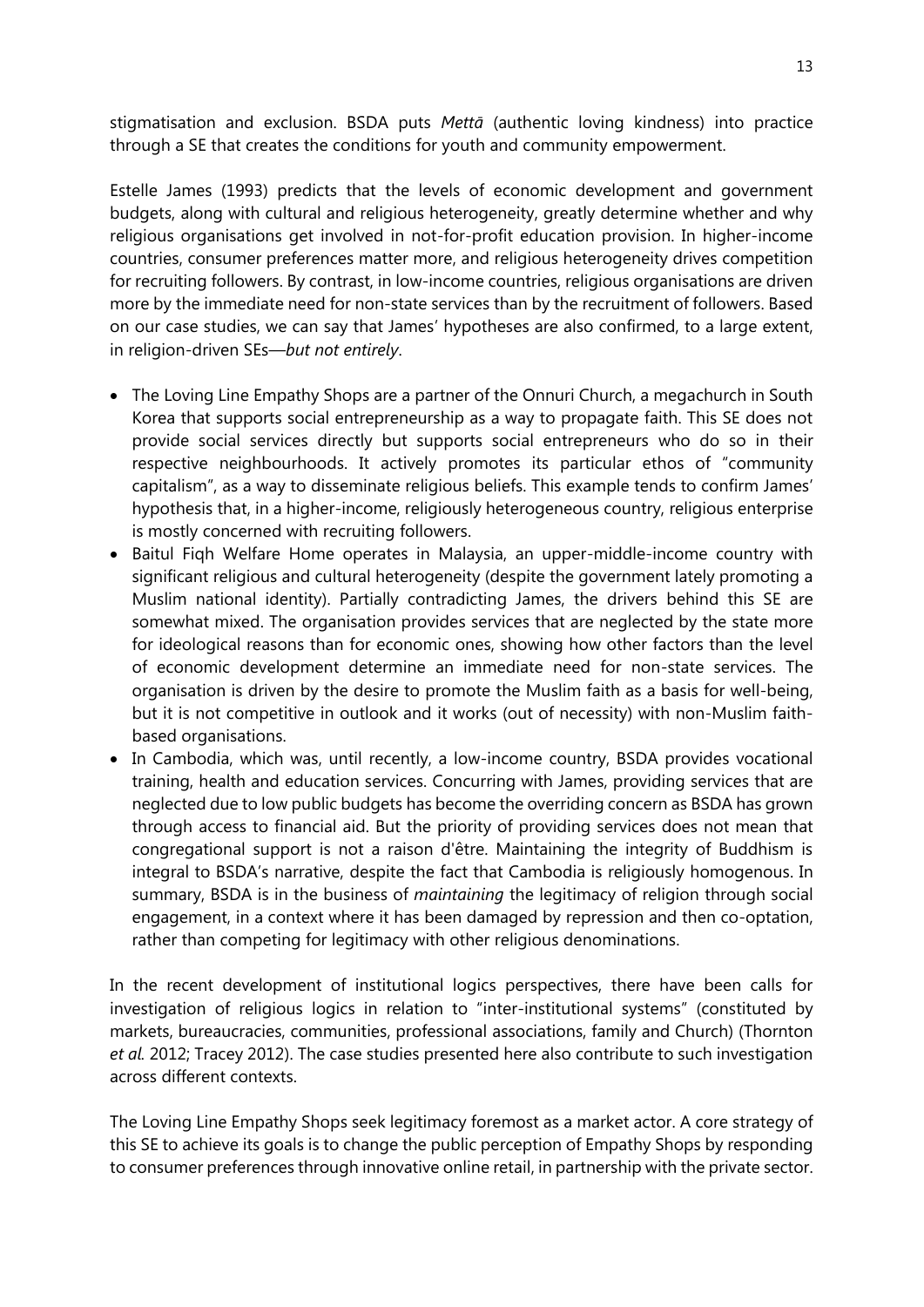The SE uses revenues to support its social mission, but it would be incorrect to think that business is only a means to an end. Rather, in a way that reminds of the historic Protestant business ethos (Spear 2010), the principle of "community capitalism" implemented here states that entrepreneurship is *the explicit enactment* of religious work ethic, embedded in good governance. This reconciliation of faith and business lets the Loving Line SE seek its legitimacy in the market, while maintaining legitimacy among supportive actors who facilitate access to resources, including volunteers and church facilities. It is particularly interesting to note that, while the government provides a framework for SE accreditation, Loving Line declines it. It seems that the desire for autonomy outweighs the resources and subsidies that the state is offering. Whether this is due to wariness of co-optation, the desire to choose workers with compatible religious ethos or a conviction that subsidies are anathema to the ethos of "community capitalism" (and by extension to Loving Line's religious ethos) is unclear. Possibly all three factors play a role. In this instance, religious logic is more easily reconciled with the logic of markets than with that of bureaucracy.

Baitul Fiqh Welfare Home seeks legitimacy foremost as a welfare service provider, while religious teachings are used as a pathway to well-being. The existence of the commercial bakery does not mean that BFWH seeks legitimacy prominently in the market. Rather, from a religious perspective, independence is considered the most ethical path to social change, and trade allows the organisation to act in accordance with this idea. Baitul Fiqh's accountability to government agencies and to the Muslim Religion Council shows that bureaucratic legitimacy is important, despite there being no significant access to resources from the mosque. Notably, community logic does not feature strongly (perhaps due to prominent bureaucratic logic) and the empowerment of individuals, rather than communities, is the main objective. BFWH also notably works against the grain of contemporary religious nationalism by partnering with organisations of other faiths. This practical approach mobilises more resources towards meeting its constituency's needs, again reflecting that legitimacy comes foremost from professional service provision. This is commensurate with Ataide's (2012) claim that "socioreligious entrepreneurs" put social missions first and proselytising second—thereby standing in contrast to secular social entrepreneurs, whose first interest is also their social mission but whose secondary interest tends to be impacting public policy (Ataide 2012: 185-6). In the case of BFWH, the freedom to pursue social aims is significantly enhanced by the founder taking religious influences from the family rather than from the mosque. This makes the prominent organisational logic of Baitul Fiqh an inter-institutional blend of family, professional, bureaucratic and faith-driven logics, with institutionalised religious logic and market logic having less prominence.

While BSDA does not compete to recruit followers, competition of another form has significantly driven the formation of a socially engaged Buddhist identity: namely competition between NGOs for international aid. BSDA's more recent market orientation has intensified with formal business registration, but this is also reflective of the competition for aid, which increases the need for diversified revenues. Market legitimacy has been imperative for maintaining the success of the SMILE restaurant over time (the restaurant ranks highest among the restaurants in Kampong Cham on the "tripadivser.com" website). At the same time, the restaurant functions as a work-integration enterprise, employing workers from the surrounding villages, which shows that the logic of BSDA remains embedded in communities. Indeed, this particular logic gives BSDA a legitimacy that allows it to mobilise the goodwill of volunteers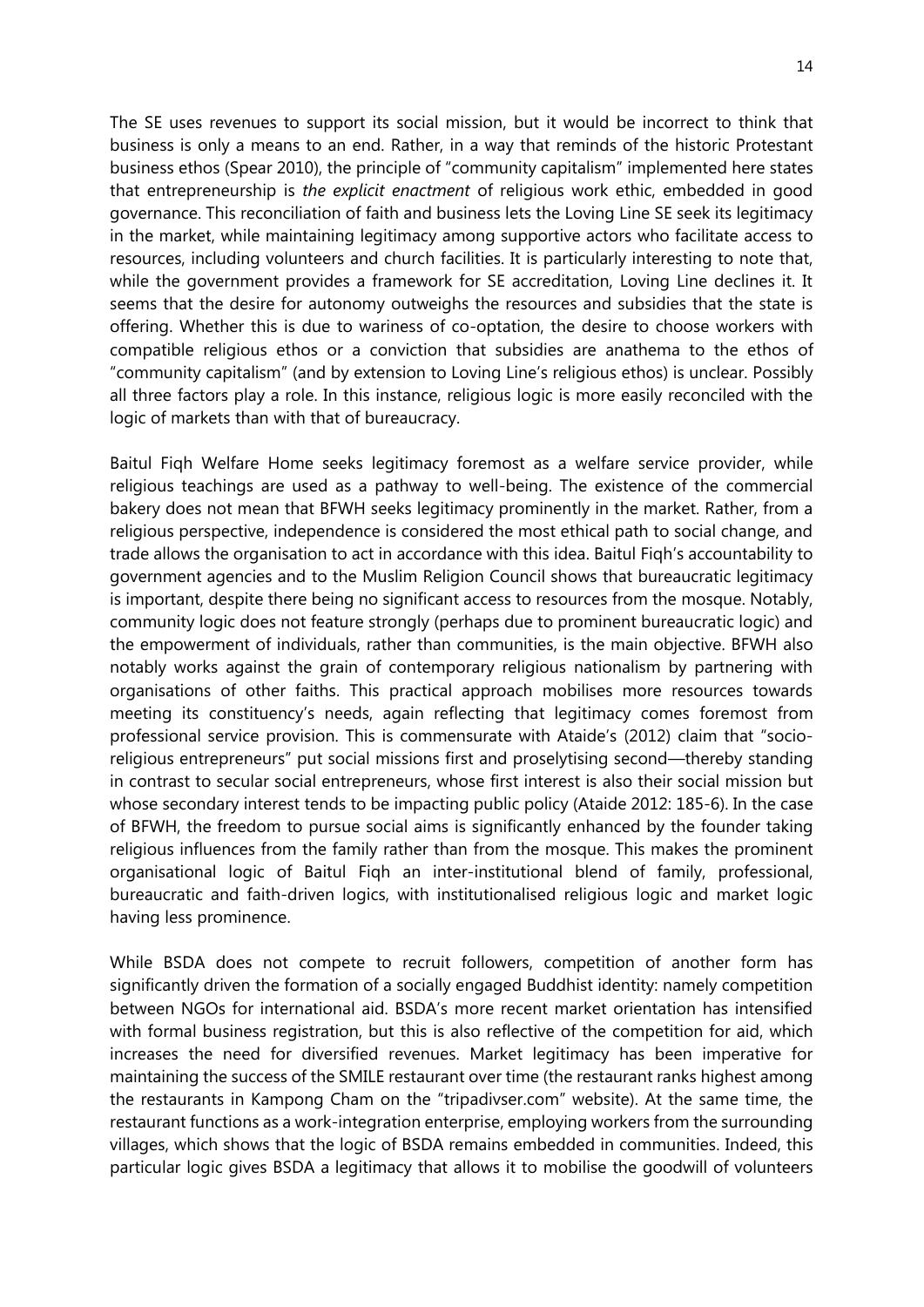and enables the ongoing use of local school buildings for the SE's language school. Meanwhile, the ongoing use of the pagoda grounds for the dancing enterprise and for the vocational training and social programme delivery bear testimony to BSDA's institutional legitimacy as a faith-based organisation (even though BSDA is at odds with upper echelons of the *sangha*). In summary, it seems that a holistic ethos, in accordance with the principles of "right livelihood" and asceticism, which are essential to Buddhist economics (Mendis 1994; van Willenswaard 2015) and allow for the investment of resources into sustainable ventures, are the variables underpinning BSDA's incorporation of religious logics into "inter-institutional systems".

### <span id="page-14-0"></span>**CONCLUSION**

Case studies in this chapter show how social entrepreneurship, just like other types of entrepreneurship, is culture-bound; as a consequence, universal frameworks possess only limited analytical value (Dana and Dana 2005). Our findings partially support James' (1993) hypotheses pertaining to religious schooling in the non-profit sector. The findings call for nuanced understandings, taking into account a wider range of contextual variables than income status and religious/cultural heterogeneity, to understand strategies adopted by religiously motivated SEs. In Malaysia, a religiously diverse upper-middle-income country, the social goals of Baitul Fiqh appear as more important than recruiting followers. Furthermore, it is social conservatism, rather than public budgets, that determines the need for service provision. In Cambodia, while meagre public budgets heighten the motivation to provide services, maintaining the integrity of religious faith was the primary impetus for initiating BSDA. Moreover, socially engaged Buddhism simultaneously enacts a specific religious ethos and strategies for organisational sustainability. In summary, BSDA's religious identity is overdetermined by multiple inputs at the local, national and international levels. The Loving Line Empathy Shops do give credence to James' (1993) hypothesis pertaining to competition for the recruitment of followers. This enterprise guards its own autonomy closely, suggesting a strong desire to keep the religious ideals intact. Even where engagement with bureaucracy might leverage competitive advantages concerning outreach to a wider congregation, there is wariness of co-optation and dilution. This insight is important; it reminds of the inability of faith organisations and development agencies to resolve tensions between them—an inability that has precipitated a decline in the World Faiths Development Dialogue, after much promise at the start of the millennium (Haynes 2013). This is a cautionary note for development practitioners who would want to integrate faith-driven SEs into other bureaucratic institutional frameworks, although, in our data, Baitul Fiqh shows that there are circumstances where the reconciliation of religion and bureaucracy is possible.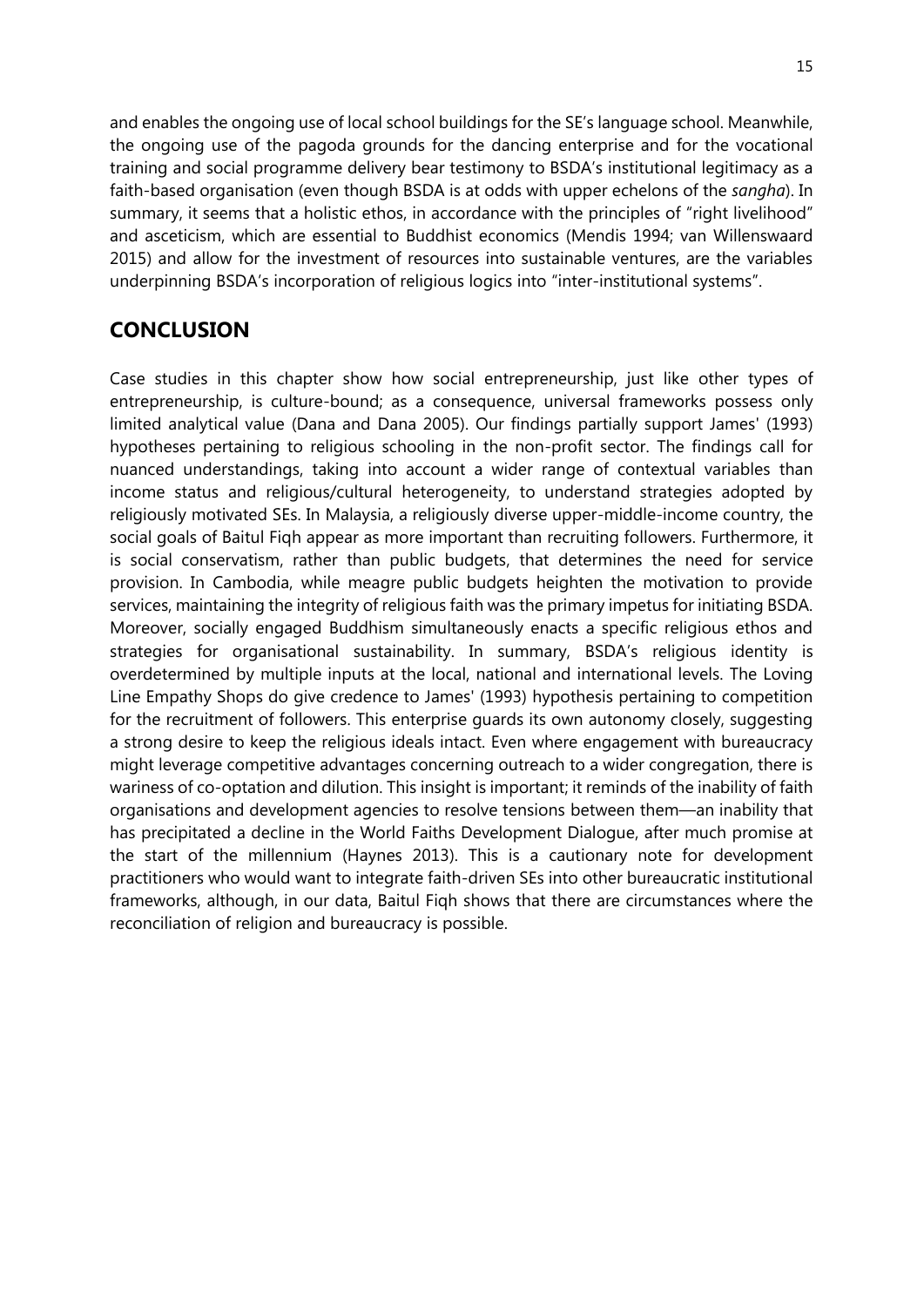### <span id="page-15-0"></span>**REFERENCES**

Abdul Hamid, A. F. (2013) "The Challenge of Religious Pluralism in Malaysia with Special Reference to the Sufi Thought of Ustaz Ashaari Muhammad", *Comparative Islamic Studies*, Vol. 9, No. 1, pp. 9-39.

Ahmed, H. (1999) "Faith and trade: the market stalls around the Anwar Mosque in Addis Ababa during Ramadan", *Journal of Muslim Minority Affairs*, Vol. 19, No. 2, pp. 261-8.

Ataide, R. M. (2012) "The 'Porcupine in the Room': Socio-Religious Entrepreneurs and Innovators within the Framework of Social Innovation", in Nicholls, A. & Murdock, A. (eds) *Social Innovation: Blurring Boundaries to Reconfigure Markets*, London: Palgrave Macmillan UK, pp. 178-98.

Battilana, J. & Lee, M. (2014) "Advancing Research on Hybrid Organizing – Insights from the Study of Social Enterprises", *Academy of Management Annals*, Vol. 8, No. 1, pp. 397-441.

Borquist, B. & de Bruin, A. (2016) "Faith-Based social entrepreneurship: Towards an integrative framework", in de Bruin, A. & Lewis, K. V. (eds.) *Massey University social innovation and entrepreneurship conference: Collaborating for impact*, Massey University, Auckland campus, February 10-12, 2016, pp. 219-38.

Bradley, T. (2009) "A call for clarification and critical analysis of the work of faith-based development organizations (FBDO)", *Progress in Development Studies*, Vol. 9, No. 2, pp. 101-14. Camilleri, R. (2013) "Religious Pluralism in Malaysia: the Journey of Three Prime Ministers", *Islam and Christian–Muslim Relations*, Vol. 24, No. 2, pp. 225-40.

Chandler, D. (2008) *A History of Cambodia*, 4 th Edition, Colorado: Westview Press.

Courtney, J. (2007) "Does partnership and sustainability really happen?: A case study of an inservice health education programme implemented in one province in Cambodia", *International Journal of Educational Development*, Vol. 27, No. 6, pp. 625-36.

CSESC (2017) *About the Christianity Social Enterprise Support Centre*. Available HTTP: <http://www.csesc.or.kr/sub/sub0101.html> (accessed on October 10, 2017).

Dana, L.P. (1999) *Entrepreneurship in Pacific Asia: Past, Present & Future*, Singapore: World Scientific.

Dana, L. P. & Dana, T. E. (2005) "Expanding the scope of methodologies used in entrepreneurship research", *International Journal of Entrepreneurship and Small Business*, Vol. 2, No. 1, pp. 79-88.

Danjuma, I., Kumshe, H. M., Daneji, B. A. & Ibrahim, A. K. (2015) "Customers' Perception of Noninterest Banking Services by Deposit Money Banks: Evidence from Nigeria", *Journal of Islamic Banking and Finance*, Vol. 3, No. 2, pp. 57-65.

Deneulin, S. (2013) *Religion in development: Rewriting the secular script*, London: Zed Books.

Evers, A. & Laville, J.-L. (2004) "Defining the third sector in Europe", in Evers, A. & Laville, J.-L. (eds) *The third sector in Europe*, Cheltenham: Edward Elgar, pp. 11-42.

Fine, B. (2001) *Social capital versus social theory*, London and New York: Routledge.

Harris, I. (1999) "Buddhism in extremis: The case of Cambodia", in Harris, I. (ed.) *Buddhism and politics in twentieth-century Asia*, London: Continuum Publishing, pp. 54-78.

Harris, I. (2008) *Cambodian Buddhism: History and Practice*, Honolulu: University of Hawaii Press.

Harvey, P. (2000) *An Introduction to Buddhist Ethics*, Cambridge: Cambridge University Press.

Haynes, J. (2013) "Faith-Based Organisations, Development and the World Bank", in Carbonnier, G., Kartas, M. & Silva, K. T. (eds) *International Development Policy: Religion and Development*, London: Palgrave Macmillan UK, pp. 49-64.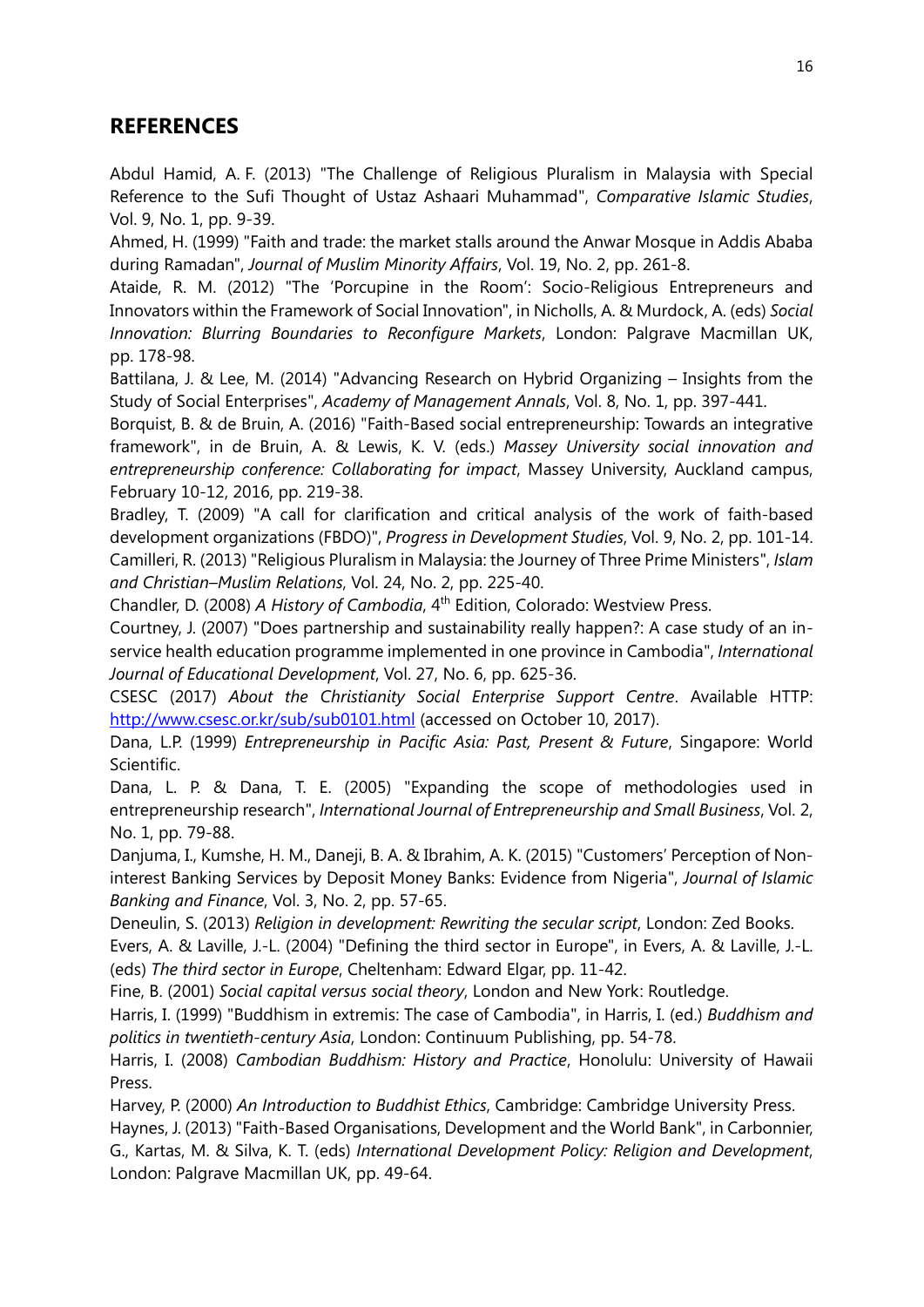Hong, Y.-S. (1980) *Buddhism and Folk Religion*, Seoul: Dongkuk University Press.

James, E. (1993) "Why Do Different Countries Choose a Different Public-Private Mix of Educational Services?", *The Journal of Human Resources*, Vol. 28, No. 3, pp. 571-92.

Kim, A. E. (2000) "Korean religious culture and its affinity to Christianity: The rise of Protestant Christianity in South Korea", *Sociology of Religion*, Vol. 61, No. 2, pp. 117-33.

Kolm, S.-C. (1995) "The Buddhist theory of 'no-self'", in Elster, J. (ed.) *The Multiple Self*, Cambridge: Cambridge University Press, pp. 223-65.

Korean Statistical Information Service (2015) *Religion by sex, age and region - Population and Housing Census*, Korean Statistical Information Service.

Marshall, K. (2012) *Business as Mission in Phnom Penh: A Survey of Three Faith-Inspired Social Enterprise Cafes*, World Faiths Development Dialogue, Washington, D.C.: Georgetown University.

Martin, J. P., Chau, J. & Patel, S. (2007) "Religions and international poverty alleviation: The pluses and minuses", *Journal of International Affairs*, Vol. 61, No. 1, pp. 69-95.

Mason, C., Kirkbride, J. & Bryde, D. (2007) "From stakeholders to institutions: the changing face of social enterprise governance theory", *Management Decision*, Vol. 45, No. 2, pp. 284-301.

Mendis, P. (1994) "Buddhist Economics and Community Development Strategies", *Community Development Journal*, Vol. 29, No. 3, pp. 195-202.

Ministry of Employment and Labour (2017) *Press Release: Civil Society and Religious Groups, join efforts in promoting social enterprises*, 5, March 31. Seoul: South Korea.

Moss, T. W., Short, J. C., Payne, G. T. & Lumpkin, G. T. (2011) "Dual Identities in Social Ventures: An Exploratory Study", *Entrepreneurship Theory and Practice*, Vol. 35, No. 4, pp. 805-30.

Mugabi, S. (2003) "Building God's Kingdom through Microenterprise Development: A Christian vision for transformational development", *Transformation (02653788)*, Vol. 20, No. 3, p. 133.

Mulyaningsih, H. D. & Ramadani, V. (2017) "Social Entrepreneurship in an Islamic Context", in Ramadani, V., Dana, L.-P., Gërguri-Rashiti, S. & Ratten, V. (eds) *Entrepreneurship and Management in an Islamic Context*, Cham: Springer, pp. 143-58.

Nadzri, F. A. A., AbdrRahman, R. & Omar, N. (2012) "Zakat and Poverty Alleviation: Roles of Zakat Institutions in Malaysia", *International Journal of Arts and Commerce*, Vol. 1, No. 7, pp. 61- 72.

Peou, S. (2017) "Cambodia: From isolation to involvement in regional community building", in Lee, L. T. & Othman, Z. (eds) *Regional community building in East Asia : Countries in focus*, New York: Routledge, pp. 33-56.

Pew Research Center (2014) *Global Religious Diversity: Half of the Most Religiously Diverse Countries are in Asia-Pacific Region*, Washington, D. C.: Pew Research Center.

Power, G., Wilson, B., Brandenburg, M., Melia-Teevan, K. & Lai, J. (2012) *A Framework for Action: Social Enterprise and Impact Investing*, New York: United Nations Global Compact Office.

Queen, C. (2003) "Introduction: From altruism to activism", in Queen, C., Prebish, C. S. & Keown, D. (eds) *Action Dharma: New Studies in Engaged Buddhism*, London and New York: RoutledgeCurzon, pp. 1-36.

Samuel, V. & Sugden, C. (1999) *Mission as Transformation – A Theology of Whole Gospel*, Oxford: Regnum Books International.

Shim, S.-D. (2009) "Sharing-type of Social Enterprise: The Necessity of Nurturing Empathy Enterprises", in Shim, S.-D. (ed.) *Social Enterprise: Concepts and Emerging Trends*, Proceedings of International Conference on Social Enterprise, Yonsei University and Korea Development Institute, March 11-12, 2009, pp. 47-52.

Shim, S.-D., Goh, K., Kwon, Y.-J. & Lee, S.-E. (2008) *Role of Social Enterprise for Revitalizing*